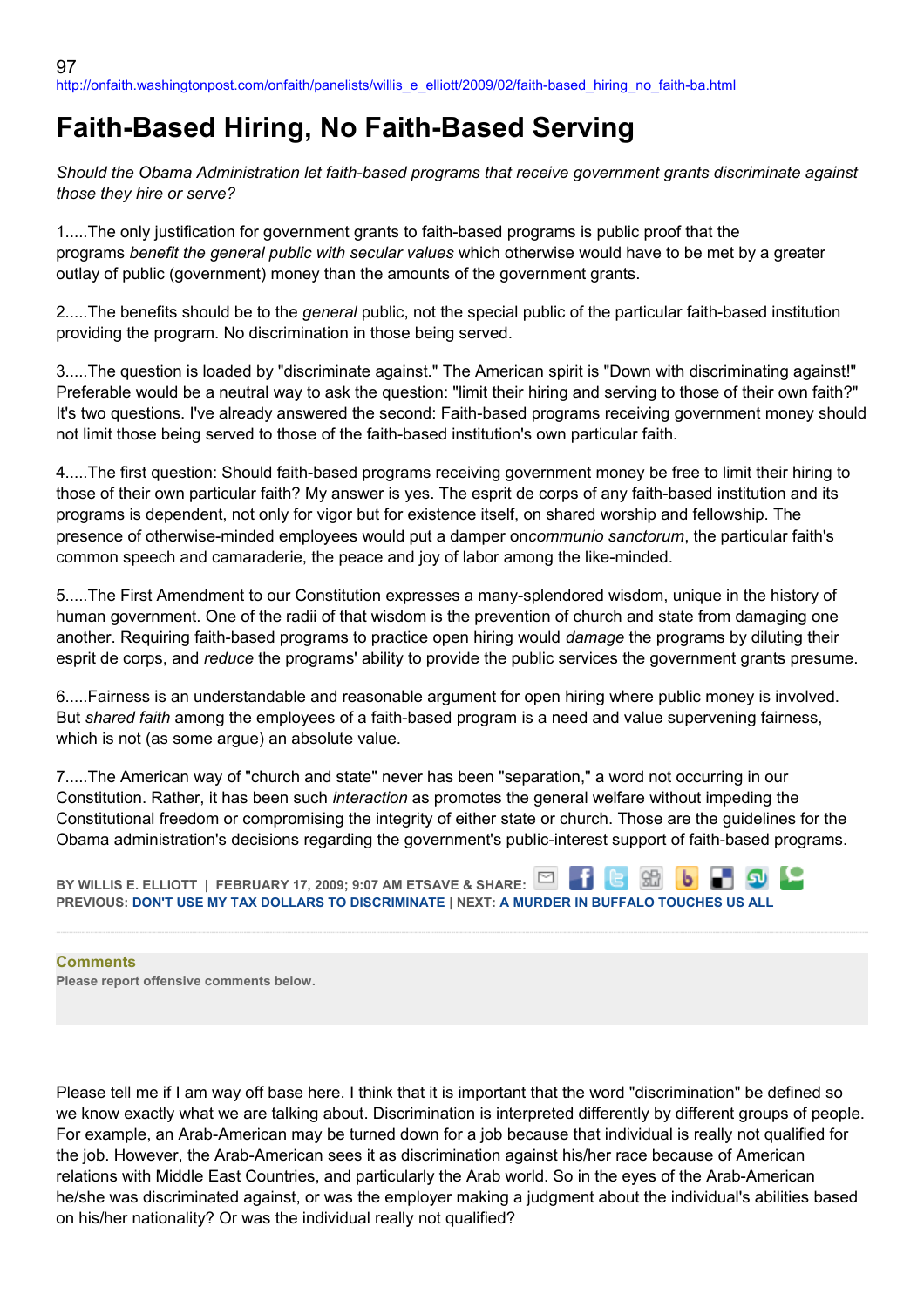My point here, first is that the word "discrimination" has very broad connoations, and is really sometimes hard to define. In my opinion, all discrimination is wrong, but not all that I perceive as discrimination may be viewed as such by others.

This, then, brings me to the point that no funding from the government should be poured into faith-based organizations simply for this very reason because once the organization accepts this funding, it opens itself to secularism in the sense that, once it does so, it should not be allowed to discriminate against anyone different from that organization. In the organization's discrimination of others, the government is condoning their discriminatory actions by funding them. It would seem to me that both be kept separate, and if it isn't, then a definition of, and what constitutes discrimination, should be established to the satisfaction of all. Personally, I do not think that this can be achieved, as each person's perceptions vary, and it is our perceptions that allow us to think whether something is discriminated against or not.

**POSTED BY: GBIRDHOUSE | FEBRUARY 17, 2009 6:35 PM [REPORT OFFENSIVE COMMENT](mailto:blogs@washingtonpost.com?subject=On%20Faith%20Panelists%20Blog%20%20%7C%20%20gbirdhouse%20%20%7C%20%20Faith-Based%20Hiring,%20No%20Faith-Based%20Serving%20%20%7C%20%204601327&body=%0D%0D%0D%0D%0D================%0D?__mode=view%26_type=comment%26id=4601327%26blog_id=618)**

I could not disagree with the author more. What he proposes is nothing but a back door to massive discrimination in our economy.

For example churches in the United States are overwhelming segregated by race. Imagine if Southern states contracted with faith based organizations to provide teachers. They could effectively make the profession white only.

And how can an organization that can't even work members of other faiths in something like a soup line provide a welcoming environment for members of other faiths to use their services.

It is one thing when you are thinking of a soup kitchen run by a bunch of nuns. But imagine a rape crises center staffed only by Muslims wearing Burka's or Post Traumatic Stress counseling service run for veterans in a Mosque that loudly plays calls to prayers in Arabic over the loud speakers.

It is just inconceivable that we could trust religious organizations that claim a moral right to dictate the behaviour of nonbelievers constantly from the pulpit and through political commentary not to abuse Federal monies.

I will not pay taxes to people who believe they have right to impose their beliefs on my private behavior. If an organization can't even get through a work day with people of other faiths than they need to be kept as far away from tax payer money as possible.

**POSTED BY: ROBERTLEEHOTCHKISSS | FEBRUARY 17, 2009 5:16 PM [REPORT OFFENSIVE COMMENT](mailto:blogs@washingtonpost.com?subject=On%20Faith%20Panelists%20Blog%20%20%7C%20%20RobertLeeHotchkisss%20%20%7C%20%20Faith-Based%20Hiring,%20No%20Faith-Based%20Serving%20%20%7C%20%204601318&body=%0D%0D%0D%0D%0D================%0D?__mode=view%26_type=comment%26id=4601318%26blog_id=618)**

During the previous administration, I worked for the federal contractor that provided technical support for the faith-based initiative known as the Compassion Capital Fund (CCF). Much was made about the Bush Administration's innovativeness in providing public dollars to support the work of faith-based organizations. This was inaccurate. Government support through a network of grants and contracts has been provided to religious organizations for non-sectarian social services for the past 50 years.

What was new was allowing federal funds to be used to support religious and quasi-religious activities under the guise of social services. This happened with a wink and a nod through the Capital Compassion Fund and related faith-based initiatives. This cannot be allowed to continue in the Obama Administration.

Additionally, I witnessed first hand, technical assistance training on how CCF grantees could legally discriminate against people they didn't want to hire based on religious predilections. As an American, I was and continue to be offended that taxpayer dollars would be used to exclude any group of people. This, as well, cannot be allowed to continue.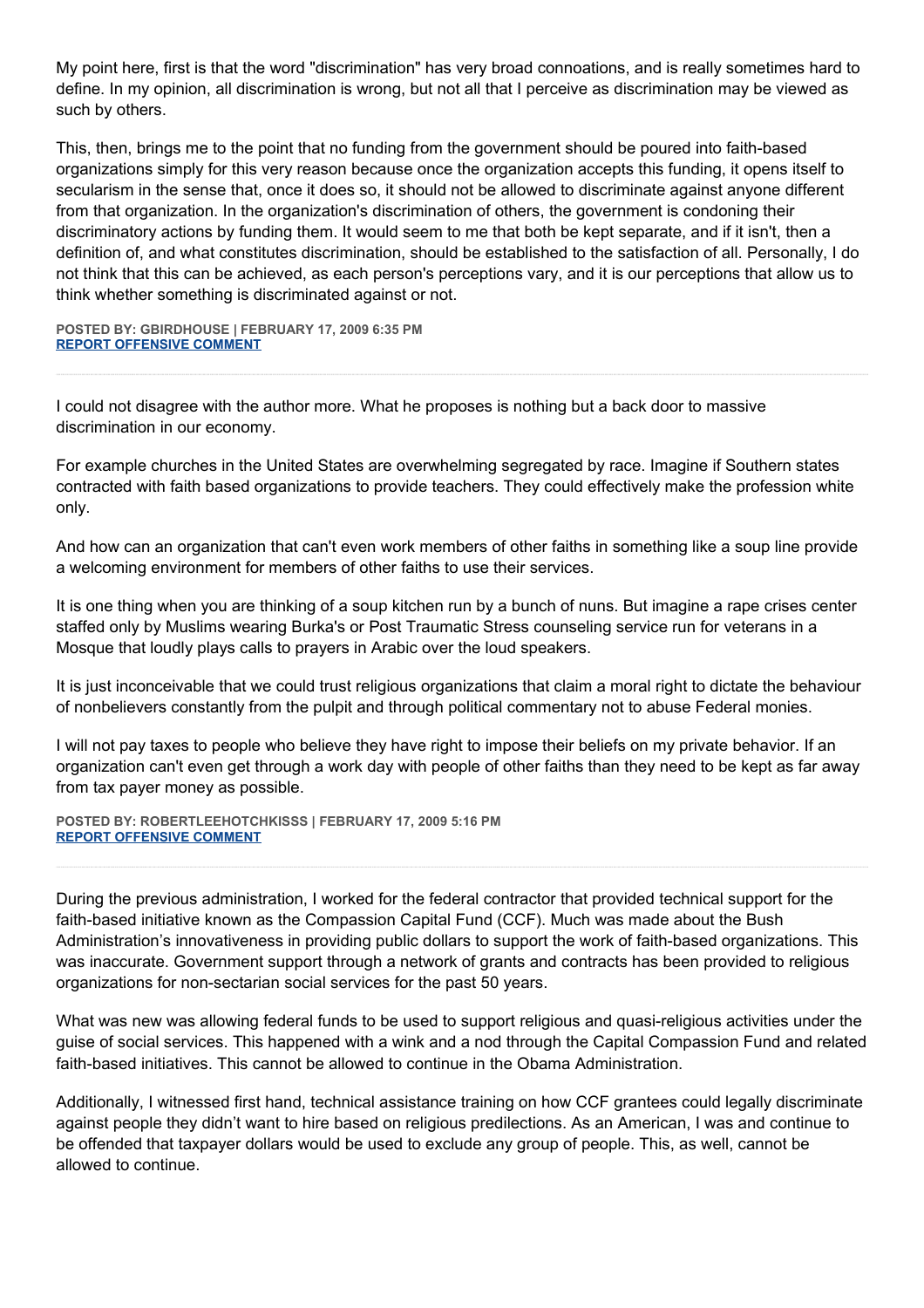Yet, beyond these challenges, there is the wider, Constitutional issue of the separation of church and state. The previous administration – certainly not the most respectful of the Constitution in general – somehow believed that the separation clause was up for grabs. It is not.

We are all diminished when government can use its substantial weight to assault the Constitution by funding the peculiarities of religious entities. Let's hope that President Obama, as a constitutional scholar, will safeguard these vital protections by curtailing the ability of any organizations – faith-based or otherwise – from using taxpayer dollars to discriminate against anyone.

I have written more on this issue on my blog:**[http://www.501cweb.com](http://www.501cweb.com/)**

**POSTED BY: WJFREEMAN1 | FEBRUARY 16, 2009 11:00 AM [REPORT OFFENSIVE COMMENT](mailto:blogs@washingtonpost.com?subject=On%20Faith%20Panelists%20Blog%20%20%7C%20%20wjfreeman1%20%20%7C%20%20Faith-Based%20Hiring,%20No%20Faith-Based%20Serving%20%20%7C%20%204600975&body=%0D%0D%0D%0D%0D================%0D?__mode=view%26_type=comment%26id=4600975%26blog_id=618)**

There is that which we refer to as the Department of Labor. It is quite clear on the matter of discrimination. Unless churches plan to secede from the Union, I see no reason why they should not adhere to DOL requirements.

"The only justification for government grants to faith-based programs is public proof that the programs benefit the general public with secular values which otherwise would have to be met by a greater outlay of public (government) money than the amounts of the government grants."

I'd go considerably further myself, but for the moment will respond based on the conditions you set forth. The "public proof" has not been offered; hence, let us end this "faith-based" nonsense immediately.

**POSTED BY: FARNAZ2 | FEBRUARY 16, 2009 5:54 AM [REPORT OFFENSIVE COMMENT](mailto:blogs@washingtonpost.com?subject=On%20Faith%20Panelists%20Blog%20%20%7C%20%20Farnaz2%20%20%7C%20%20Faith-Based%20Hiring,%20No%20Faith-Based%20Serving%20%20%7C%20%204600864&body=%0D%0D%0D%0D%0D================%0D?__mode=view%26_type=comment%26id=4600864%26blog_id=618)**

 $\mathcal{L}_\text{max}$ 

Yes, I should have gone further in my opinion, Mr. Eliott.

I think many religious organizations will probably proselytize while they are involved in this social assistance move and others will not. Since we are all paying for this, religious and non-religious alike, special attention should be placed to assure that no religious organizations use this as a recruiting opportunity. If the government would be directly involved in this procedure, being secular, there would be no worry about them trying to recruit people to become secular. Because there is no secular organization, or secular "church", or tight secular group that needs to convert religious people to secularism.

I want to make clear that in my opinion there are many positive things to pick up from religion. I just don't mention the good shepherd because he will do a good work. We have to worry about the rotten apples. This being said, I don't think this is a good move from the government as it opens up a significant gap for the lowest religious characters to take advantage of this occasion as a new recruiting opportunity. Who's going to control if religious organizations are proselytizing while giving out assistance?

When I speak about bible addicted crackheads I'm referring to evangelicals. I see that they take the bible as literally as possible, to a point in which it becomes an addiction. The symptoms of any addiction are the same as the ones they show for the bible. So what they are really doing is replacing a previous addiction for another (the bible). I don't see this in any other religious group.

When I'm talking about religious ignorance, I'm basically referring to people who become intolerant of other people because they have another religion or no religion. Something that I think is unfortunately too frequent in religion.

Thank you for replying.

**POSTED BY: BIOS | FEBRUARY 15, 2009 2:15 AM [REPORT OFFENSIVE COMMENT](mailto:blogs@washingtonpost.com?subject=On%20Faith%20Panelists%20Blog%20%20%7C%20%20Bios%20%20%7C%20%20Faith-Based%20Hiring,%20No%20Faith-Based%20Serving%20%20%7C%20%204600520&body=%0D%0D%0D%0D%0D================%0D?__mode=view%26_type=comment%26id=4600520%26blog_id=618)**

TO BIOS: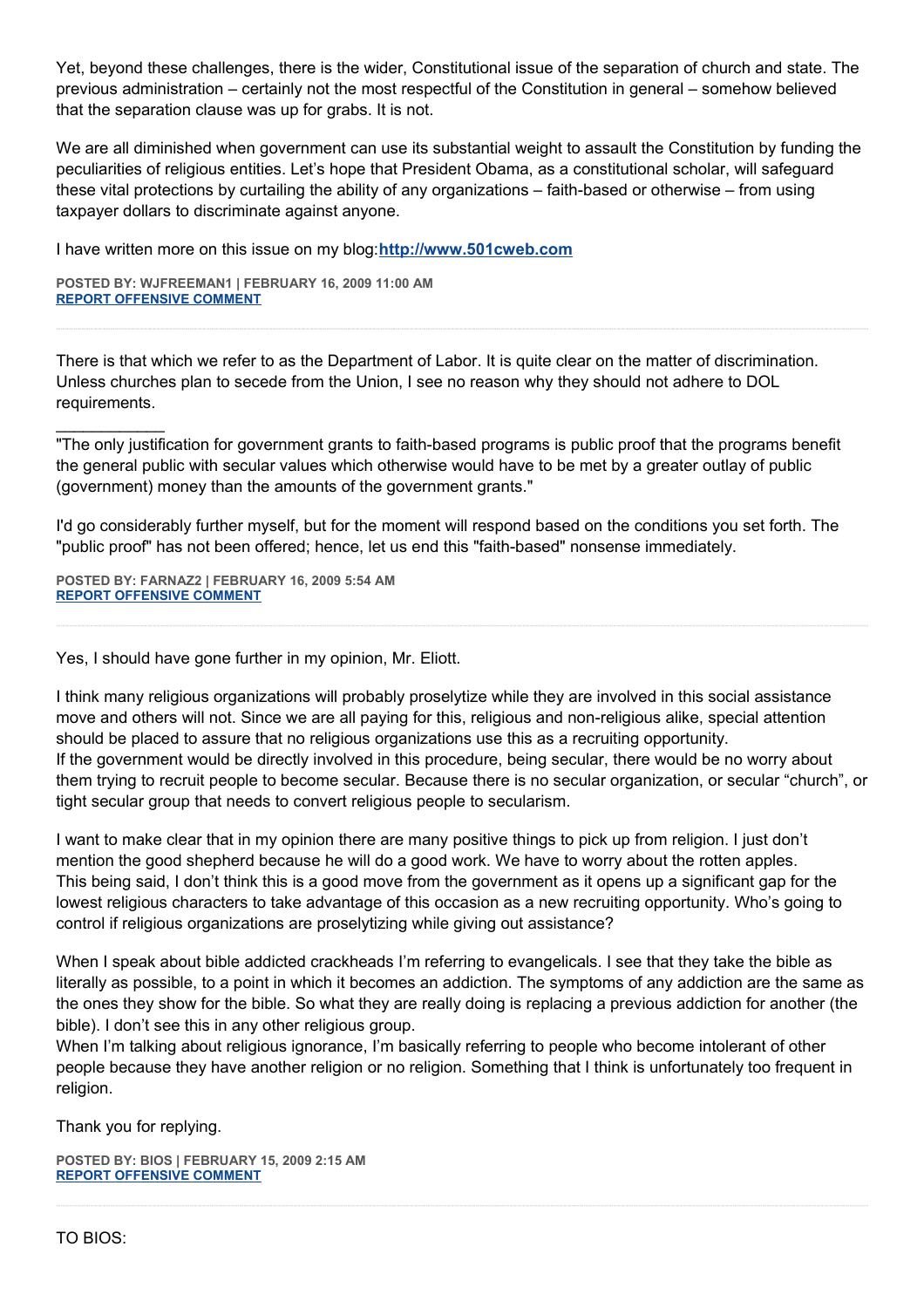You say "Money should not be the only reason" "for government to fund faith-based organizations," but then proceed not by giving additional reasons (as your wording would lead the reader to expect) but by implying that there should be NO reason.

YOUR reason for NO money is (to use an analogy) that the served may catch a disease (viz., religion) from the servers. Yes, when you go to doctors, you may catch some diseases from them. And a parallel literal truth: Stay away from hospital if you want to avoid catching some sickness.

Two failures:

1

You do no mention negatives the served could pick up from NON-"faith" servers. 2

You do not mention positives the served could pick up from "faith" servers.

**POSTED BY: WILLIS E. ELLIOTT | FEBRUARY 12, 2009 2:19 PM [REPORT OFFENSIVE COMMENT](mailto:blogs@washingtonpost.com?subject=On%20Faith%20Panelists%20Blog%20%20%7C%20%20Willis%20E.%20Elliott%20%20%7C%20%20Faith-Based%20Hiring,%20No%20Faith-Based%20Serving%20%20%7C%20%204600004&body=%0D%0D%0D%0D%0D================%0D?__mode=view%26_type=comment%26id=4600004%26blog_id=618)**

Item 1 mentions money as the only reason for government to fund faith-based organizations. Money should not be the only reason, because the apparent money savings do not take into account many social problems that would be created which are not easily measured in terms of money. Specially problems related to growing numbers of religious people translating into increased ignorance and bible addicted crackheads (depending on which faith gets the grant) in the general population stemming from proselytism while giving out assistance. More religion could certainly add a larger dose of intolerance and violence to society.

**POSTED BY: BIOS | FEBRUARY 12, 2009 12:55 AM [REPORT OFFENSIVE COMMENT](mailto:blogs@washingtonpost.com?subject=On%20Faith%20Panelists%20Blog%20%20%7C%20%20Bios%20%20%7C%20%20Faith-Based%20Hiring,%20No%20Faith-Based%20Serving%20%20%7C%20%204599757&body=%0D%0D%0D%0D%0D================%0D?__mode=view%26_type=comment%26id=4599757%26blog_id=618)**

So far, no commenter has mentioned my main point, which is stated in my section 1: "...a greater outlay of public (government) money...."

**POSTED BY: WILLIS E. ELLIOTT | FEBRUARY 11, 2009 9:12 PM [REPORT OFFENSIVE COMMENT](mailto:blogs@washingtonpost.com?subject=On%20Faith%20Panelists%20Blog%20%20%7C%20%20Willis%20E.%20Elliott%20%20%7C%20%20Faith-Based%20Hiring,%20No%20Faith-Based%20Serving%20%20%7C%20%204599691&body=%0D%0D%0D%0D%0D================%0D?__mode=view%26_type=comment%26id=4599691%26blog_id=618)**

Faith based charities can have their \*place\* ...but not as big religiously-driven discriminatory ways to 'privatize' our social obligations.

Must be over and above.

If you need to \*hire\* someone to perform a task, you cannot open up a job, then discriminate with public money.

**POSTED BY: PAGANPLACE | FEBRUARY 11, 2009 3:59 PM [REPORT OFFENSIVE COMMENT](mailto:blogs@washingtonpost.com?subject=On%20Faith%20Panelists%20Blog%20%20%7C%20%20Paganplace%20%20%7C%20%20Faith-Based%20Hiring,%20No%20Faith-Based%20Serving%20%20%7C%20%204599556&body=%0D%0D%0D%0D%0D================%0D?__mode=view%26_type=comment%26id=4599556%26blog_id=618)**

The reality here, Reverend, is that there are a lot of Fundie-agendaed charities, including the Salvation Army, for one. also Catholic Charities, who've repeatedly shown they would rather be conditional about who they serve, or in fact \*hire to keep the big bucks books as supposedly public-serving nonprofit companies\* than help anyone at all.

The fact is they want public money to pursue their agendas, and no oversight, and are perfectly willing to put people on the street to make political points.

They can do that on their own time, never mind keep subsuming what the US Government is \*supposed\* to be doing, and then hold some poor people hostage to demand their way about hurting queers and non-Christians.

I keep hearing how much more charitable you Christians are than anyone else.... Why is it then that you aren't willing to follow the same rules as anyone \*else\* receiving government money?